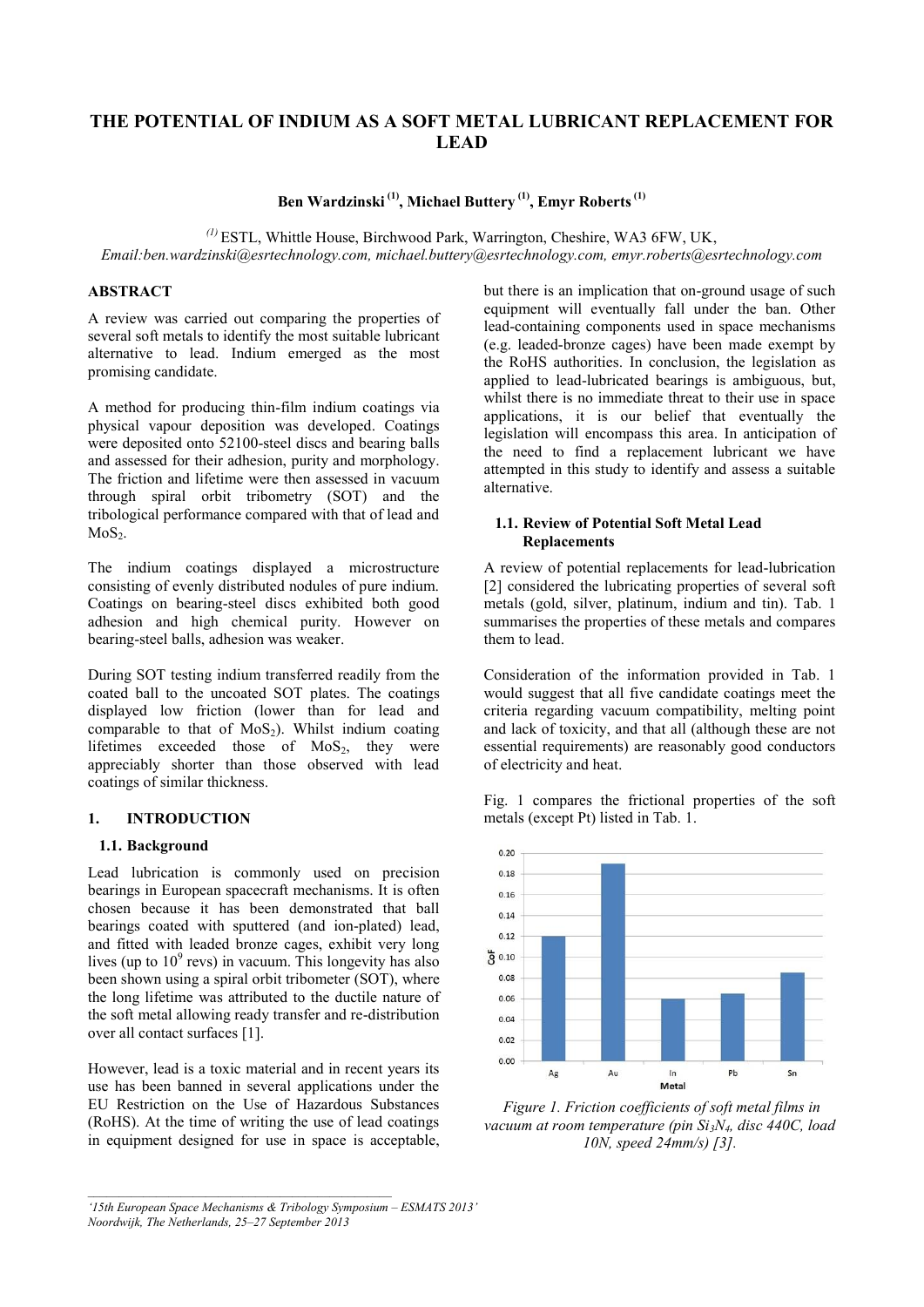| <b>Soft Metal</b> | <b>Shear</b><br><b>Strength</b><br>(MN/m <sup>2</sup> ) | <b>Hardness</b><br>(mhos) | Melting<br>Point<br>(C) | Order of<br><b>Chemical</b><br>Reactivity<br>$(1 =$ Least<br><b>Reactive</b> ) | Temperature<br>$(K)$ for $VP >$<br>$10^{-13}$ mbar | <b>Thermal</b><br>Conductivity<br>(W/m.K) | <b>Electrical</b><br><b>Resistivity at</b><br>$273K(n\Omega m)$ | <b>Toxicity</b> |
|-------------------|---------------------------------------------------------|---------------------------|-------------------------|--------------------------------------------------------------------------------|----------------------------------------------------|-------------------------------------------|-----------------------------------------------------------------|-----------------|
| Lead, Pb          | 26.5                                                    | 1.5                       | 327.5                   |                                                                                | ~1475                                              | 35.3                                      | 192                                                             | Toxic           |
| Gold, Au          | 60                                                      | 2.5                       | 1064.4                  | 1 (inert)                                                                      | $-900$                                             | 318                                       | 21                                                              | Non-toxic       |
| Silver, Ag        | 37.8                                                    | 2.5                       | 961.8                   | 3                                                                              | ~100                                               | 429                                       | 15                                                              | Non-toxic       |
| Platinum, Pt      |                                                         | 3.5                       | 1768.4                  | 2                                                                              | ~1200                                              | 71.6                                      | 96                                                              | Non-toxic       |
| Indium, In        | 11.8                                                    | 1.2                       | 156.6                   | $\overline{4}$                                                                 | ~100                                               | 81.8                                      | 80                                                              | Non-toxic       |
| Tin, Sn           | 12.6                                                    | 1.5                       | 231.9                   | 6                                                                              | $\sim$ 750                                         | 66.8                                      | 115                                                             | Non-toxic       |

*Table 1. Properties of potential soft metal replacements to lead [2].* 

Platinum has received little attention as a lubricant and consequently there is little documented evidence on its performance as a thin lubricating film. However, some pin-on-disc tests carried out in air on 0.6µm thick platinum coatings applied to bearing and high-speed (M2) steels would indicate friction coefficients in the range 0.2 to 0.3 [4]. Although the test conditions were not identical to those of Fig. 1, they were sufficiently close to suggest that platinum's frictional behaviour is closer to that of gold than of other soft metals. Therefore, from the known frictional properties of these soft metal coatings it would appear that both gold and platinum yield appreciably higher friction than lead. As such, both gold and platinum were eliminated as leadreplacement candidates.

Of the remaining materials (In, Sn and Ag), indium and tin coatings are closest in terms of frictional behaviour to lead, with silver yielding higher friction at or around room temperature [2]. On this basis it would appear that the strongest candidates are indium and tin. Of these, indium is chemically the less reactive and was therefore selected as the prime candidate.

Furthermore, manufacture of indium-bronze cages, containing free pockets of indium (like those of lead in lead-bronze cages) should be feasible, as the formation of free indium pockets should occur with the addition of >11% indium to the bronze (based on the solubility of indium in copper).

## **2. PHYSICAL VAPOUR DEPOSITION (PVD) OF INDIUM**

Indium coatings were produced by the process of ionsputter deposition; the same process used at ESTL to produce lead and  $MoS<sub>2</sub>$  coatings. A coating procedure very similar to that used for lead coatings was adopted for indium on the basis that the two metals have broadly similar physical properties. However, the melting point of indium (157°C) is approximately half that of lead (328°C); this meant that a lower sputter target current was used to prevent the target from melting.

## **3. PRODUCTION OF COATINGS ON DISCS**

Initial attempts were made to create a thin film of indium on 52100 steel test discs. This approach was taken for two reasons. Firstly, the discs are of a size convenient for subsequent analysis and thickness measurement of the film, and secondly, the manner in which they are coated is representative of the way that certain tribological components (e.g. gears and bearing raceways) would be coated.

A target coating thickness of  $0.1 \mu m$  was chosen - for two reasons:

- a) As this order of thickness would be required for subsequent SOT testing.
- The morphology of PVD lead coatings undergoes a change at a thickness of ~0.1µm, (Figs. 2 & 3).



*Figure 2. SEM image of 0.1µm lead thin-film on 52100 steel disc.*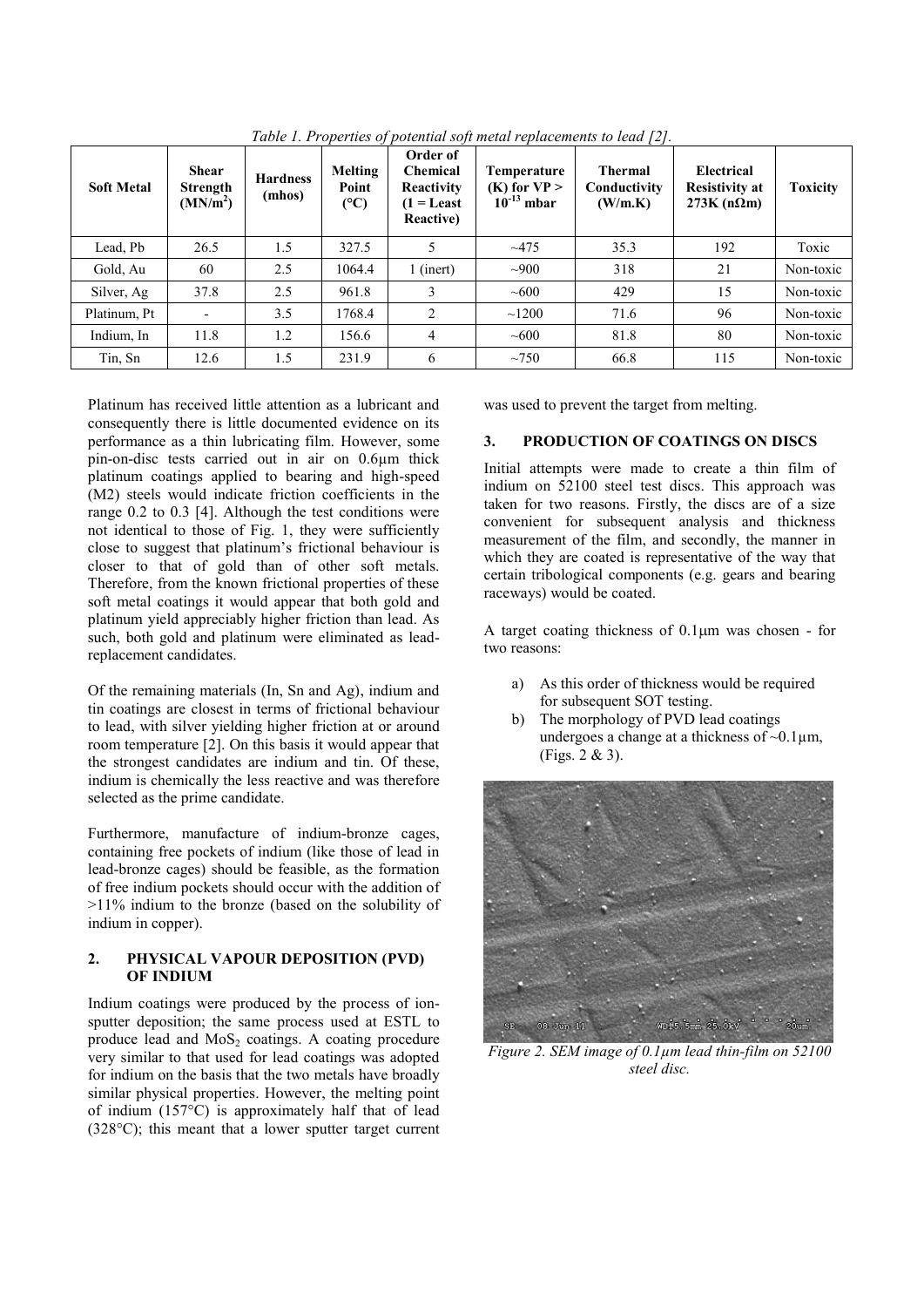

*Figure 3. SEM image of 1µm lead thin-film on 52100 steel disc.* 

For lead coatings of thickness  $\leq 0.1 \mu m$  the coating is mostly smooth with a few small globules of lead beginning to make an appearance. For thicker coatings (e.g. 1µm, Fig. 3) the surface of the coating has an entirely globular structure. It was of interest to know whether indium coatings displayed a similar behaviour.

#### **4. ANALYSIS OF DISC COATINGS**

#### **4.1. Coating Thickness and Adhesion**

Coating thickness was measured using a Fischerscope XDL 419 X-ray fluorescence (XRF) spectrometer (calibrated using a Fischer indium film standard of thickness 0.68µm).

An initial indium coating was produced to determine the deposition rate of indium. Knowledge of the deposition rate enabled a second coating run to be made to achieve the required  $0.1 \mu m$  thickness (Tab. 2).

| Coating<br>Run No. | Coating<br><b>Thickness</b><br>$(\mu m)$ | <b>Standard</b><br><b>Deviation</b><br>$(\mu m)$ | <b>Adhesion</b><br><b>Test</b> |
|--------------------|------------------------------------------|--------------------------------------------------|--------------------------------|
|                    | 0.24                                     | 0.010                                            | No removal of<br>coating.      |
|                    | 0.10                                     | 0.006                                            | No removal of<br>coating.      |

*Table 2. Details of indium disc coatings.* 

The standard deviation represents the uniformity of the coating. The values obtained here suggest high uniformity and are in line with those typically expected for lead coatings in the same thickness range.

Coating adhesion was checked using 19mm wide Scotch Tape (type Magic Tape 810, manufactured by 3M). The adhesive tape was pressed firmly onto the coated surface and then pulled off with a single, sharp tug. The tape was then visually examined for traces of adherent indium. This is the standard test used at ESTL for checking the adhesion of ion-sputter deposited lead

films to tribological components. As shown in Tab. 2, both coatings passed the adhesion test.

## **4.2. Coating Morphology and Purity**

Coating morphology was examined by SEM (scanning electron microscopy). All indium coatings displayed the same microstructure as typified by Fig. 4.



*Figure 4. SEM image of 0.10µm indium thin-film on 52100 steel disc.*

The indium coating consisted of isolated nodules of indium. These nodules were in the size range 1-2µm.

The chemical purity was analysed by EDAX (energy dispersive X-ray spectroscopy). A high level of purity is important in order to maintain the low shear, lubricating properties of the film. An EDAX spectrum for the  $0.10 \mu$ m-thick coating is shown in Fig. 5.



*on 52100 steel disc.* 

The spectrum indicates a high purity. The central cluster of peaks are all for indium. The remaining large peaks are for elements in the steel substrate (iron and chromium). Oxygen has been labelled so as to indicate its position in the spectrum, but there were no visible peaks for oxygen in any of the spectra taken. This indicates that the films are, within the resolution of the instrument, essentially oxygen-free.

It should be noted that EDAX probes to a depth of 1-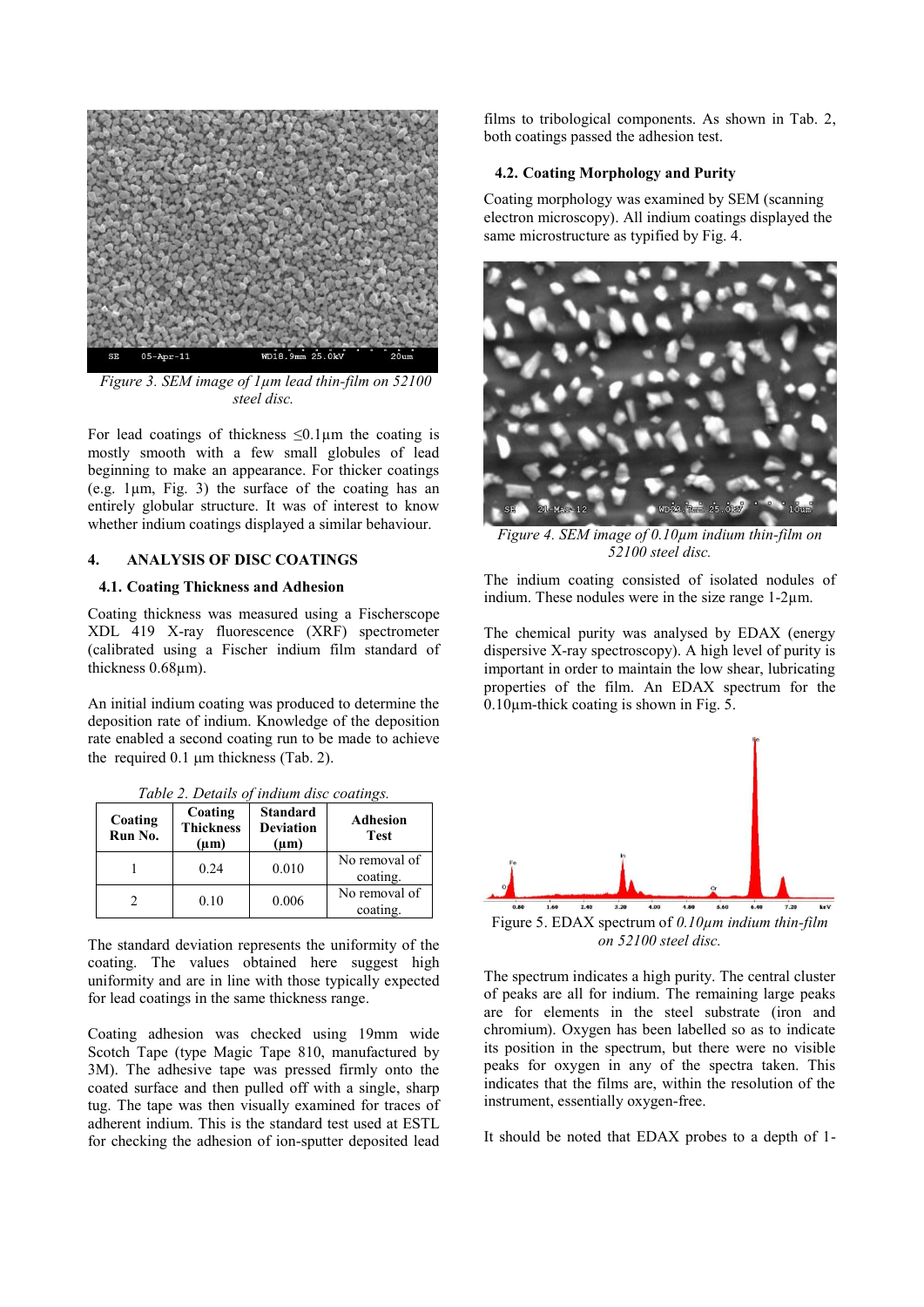$2\mu$ m such that, for thin films on steel the spectra will indicate the presence of elements of the underlying steel (e.g. iron, chromium and carbon).

A spectrum obtained from an area lying between the nodules showed a small indium peak indicating that there is an underlying, albeit very thin, indium layer present.

## **5. PRODUCTION OF COATINGS ON BALLS**

The purpose of coating balls was to enable SOT (spiral orbit tribometer) testing of the indium coating in order to assess its tribological properties.

In order to allow comparison of film performance with existing SOT data for lead and  $MoS<sub>2</sub>$ , ball coatings of thickness in the range 0.08-0.09µm were required.

## **6. ANALYSIS OF BALL COATINGS**

## **6.1. Coating Thickness and Adhesion**

Coating thickness was measured and adhesion tested in the same manner as for the discs. The results are given in Tab. 3.

| Coating<br>Run No. | Coating<br><b>Thickness</b><br>$(\mu m)$ | <b>Standard</b><br><b>Deviation</b><br>$(\mu m)$ | <b>Adhesion</b>             |
|--------------------|------------------------------------------|--------------------------------------------------|-----------------------------|
|                    | 0.04                                     | 0.010                                            | Some removal<br>of coating. |
| $\mathfrak{D}$     | 0.08                                     | 0.020                                            | Some removal<br>of coating. |
| 3                  | 0.06                                     | 0.016                                            | Some removal<br>of coating. |
|                    | 0.09                                     | 0.012                                            | Some removal<br>of coating. |
|                    | $0.11^a$                                 | 0.011                                            | Some removal<br>of coating. |

*Table 3. Details of indium ball coatings.* 

<sup>a</sup> 0V substrate bias.

A range of thicknesses were obtained, some of which were below the target thickness. The adhesion of indium to the balls was poor compared to the discs. This could be due to the lower intensity of ion-etching (the initial 'cleaning' phase prior to coating deposition) experienced by balls compared to discs due to rig design. This was compensated however by using a longer etch time. Another possibility is that due to the structure of the coating, the rolling motion of the balls during coating may breakdown the nodules resulting in loose indium debris on the ball surface.

Coating run 5 was carried out without biasing the substrate (which has the effect of lightly etching the substrate) during deposition in order to investigate whether this would affect/improve the adhesion. However, the adhesion test result was the same.

Coating runs 2 and 4 afforded coatings of the required thickness (for the SOT tests). The adhesion was deemed sufficient for initial SOT tests to be carried out, using balls from the fourth, lower standard-deviation run.

#### **6.2. Coating Morphology and Purity**

The coating morphology on the balls was somewhat different to that of the disc coatings, see Figs. 6 and 7.



*52100 steel ball.* 

The coatings, again, consisted of isolated islands of indium rather than a continuous layer. However, there was a much wider variation in the particle size; probably a result of the rolling motion of the balls as they are coated.

Fig. 7 appears to show that not biasing the substrate resulted in greater coalescence of the indium particles.



*Figure 7. SEM image of 0.11µm indium thin-film on 52100 steel ball. Coating was produced without biasing the substrate.* 

EDAX analysis of the indium films on balls revealed the same chemical composition as for films on discs.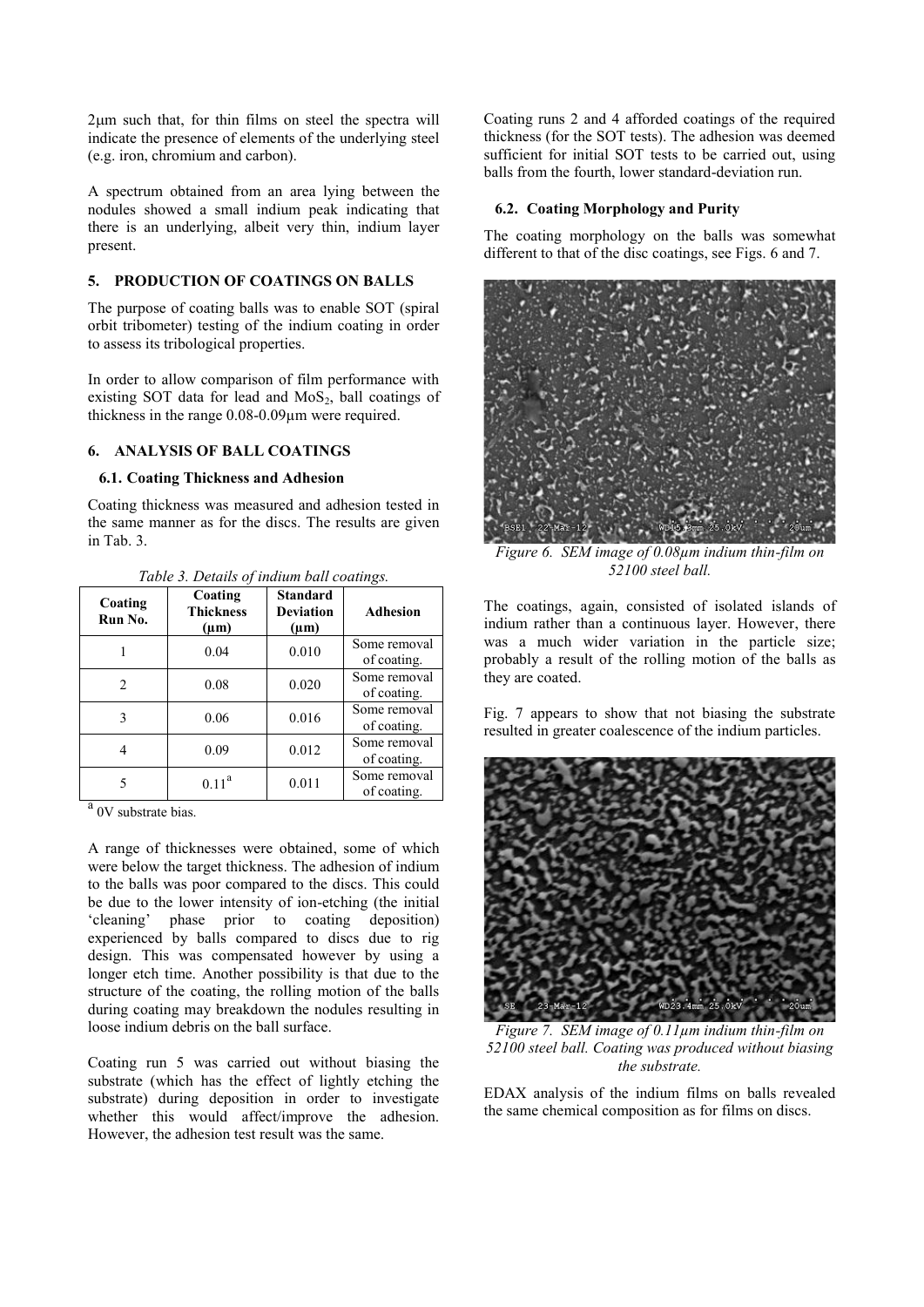#### **7. SPIRAL ORBIT TRIBOMETRY (SOT) TESTS**

## **7.1. Apparatus**

The spiral orbit tribometer is essentially a thrust bearing, with an individual ball held between two interchangeable flat plates, located within a vacuum chamber. A load is applied to the top plate via a springloaded linear translator. The lower plate rotates via a motor located outside the chamber, causing the ball to move in a spiral path with a radius  $\sim$ 21mm.

This configuration causes the ball to spiral outwards. A fixed guide plate is positioned to keep the ball within the flat plates and to produce a repeatable orbit. A force transducer behind the guide plate measures the force exerted by the ball onto the guide plate. From this, a friction coefficient value is found, once per orbit. The SOT is controlled using a LabVIEW-based data acquisition program.



*Figure 8. Internal arrangement of SOT.*

The arrangement of the SOT allows the ball to experience rolling, sliding and pivoting – all motions experienced by a ball in an angular contact bearing. This provides a more representative testing regime of a lubricant than conventional pin-on-disc testing, which only recreates sliding motion. Furthermore, thin, softmetal films (e.g. lead) typically display very poor lifetimes when assessed through sliding methods, making pin-on-disc tribometry unsuitable for this work.

#### **7.2. Test Samples**

SOT flat samples (plates) were manufactured from nonpassivated 440C steel, polished to a roughness of Ra<0.05µm. Prior to testing, all plates were cleaned ultrasonically using Lenium ES solvent in accordance with standard ESTL procedure.

## **7.3. Test Details**

Test conditions (see Tab. 4) were selected to provide

meaningful comparison with previous data generated on solid lubricant coatings [5]. Three life-tests were performed, two with a coating thickness of  $\sim 0.09 \mu m$ indium on the ball, and a third with a thicker coating of 0.11µm (0V substrate bias).

| Table 4. Test parameters for SOT tests. |  |
|-----------------------------------------|--|
|-----------------------------------------|--|

| Tubic 1. I can pur unicicia for BOT teams. |                                             |  |  |  |
|--------------------------------------------|---------------------------------------------|--|--|--|
| Condition                                  | Value                                       |  |  |  |
| Environment                                | High vacuum (<1.3 x 10 <sup>-6</sup> mbar)  |  |  |  |
| Temperature                                | Room temperature $(\sim 22^{\circ}C)$       |  |  |  |
| Peak contact stress                        | 3.00 GPa                                    |  |  |  |
| Load                                       | $\sim$ 93N                                  |  |  |  |
| Rotation speed                             | <b>100 RPM</b>                              |  |  |  |
| <b>Ball diameter</b>                       | $7.14 \text{ mm}$                           |  |  |  |
| <b>Ball material</b>                       | 52100 steel                                 |  |  |  |
| Failure Criteria                           | $\mu \geq 0.3$ for three consecutive orbits |  |  |  |

#### **7.4. Life-Test Results**

SOT life test results are summarised in Tab. 5, together with data obtained under similar test conditions for lead and  $MoS<sub>2</sub>$  coatings of similar thicknesses. Where multiple tests are shown, the values given are means.

| Table 5. SOT lifetimes for solid lubricants (3.00GPa |  |
|------------------------------------------------------|--|
| <i>peak contact stress).</i>                         |  |

| Coating          | No. of<br><b>Tests</b> | Coating<br><b>Thickness</b><br>$(\mu m)$ | Lifetime<br>(orbits) | $CoF$ at<br>Mid-Test |
|------------------|------------------------|------------------------------------------|----------------------|----------------------|
| Indium           |                        | 0.09                                     | 279,888              | 0.022                |
|                  |                        | 0.11                                     | 433,119              | 0.023                |
| MoS <sub>2</sub> |                        | 0.08                                     | 37,109               | 0.016                |
| Lead             |                        | 0.09                                     | 1,881,587            | 0.045                |

From the above it is clear that the lifetime of indium is longer than that of  $MoS<sub>2</sub>$  but shorter than that of lead. In addition, it shows that the life can be extended through the application of a thicker film of indium to the ball.

Indium's frictional properties are good, the friction coefficient being only slightly higher than that of  $MoS<sub>2</sub>$ and about half that of lead.

#### **7.5. Post-Test Inspection**

Post-test, the balls and flat plates were examined via SEM and EDAX. This analysis showed clear evidence of indium transfer from the ball to the flat plates through the action of rolling (Figs.  $9 < 10$ ). Similar observations have previously been made for lead [1].